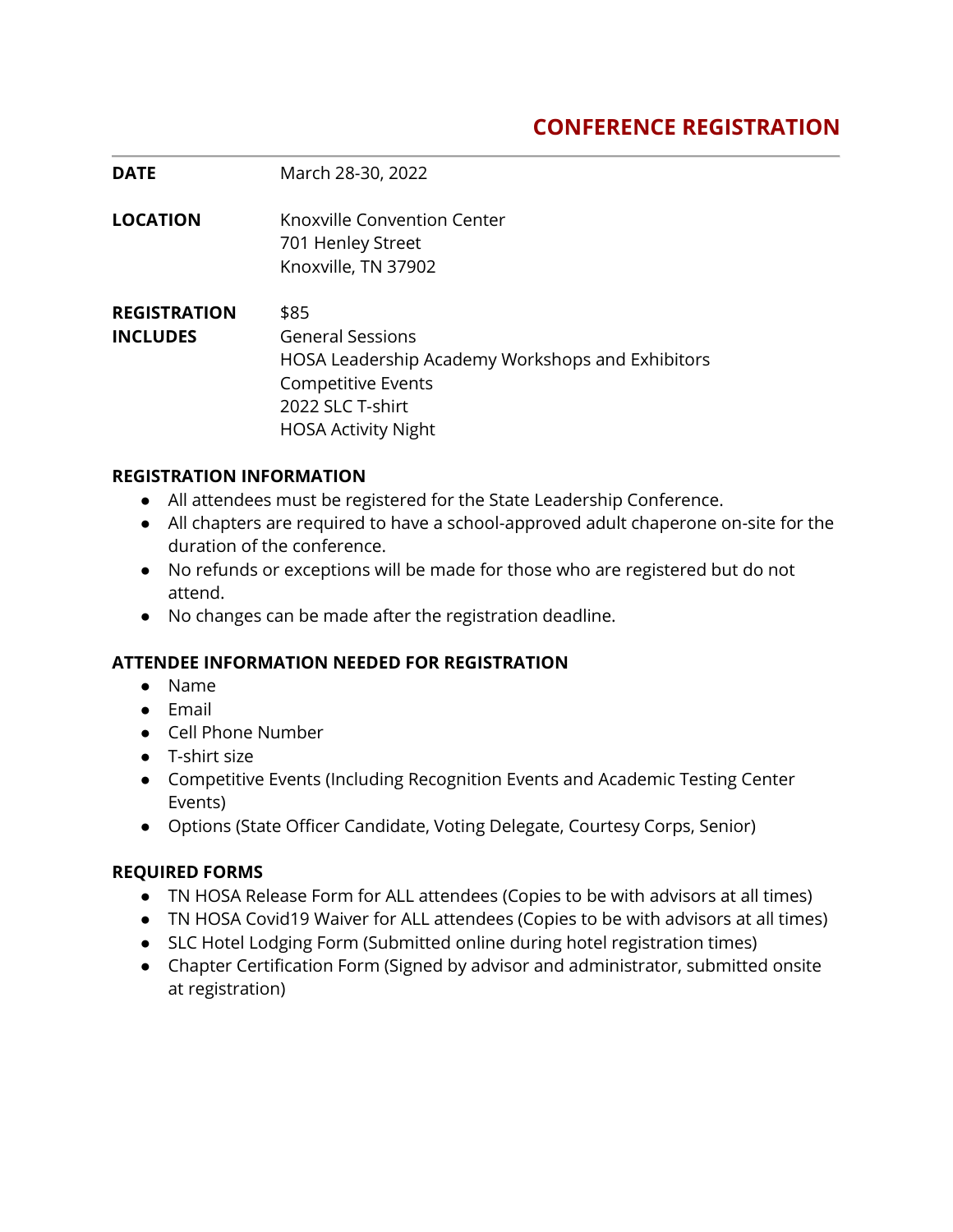## **HOTEL INFORMATION**

All chapters and conference attendees must stay onsite in an approved conference hotel listed below. Chapters staying outside the approved HOSA block will be disqualified from competitive events and sent home at their expense.

### **HOTEL LODGING PROCESS**

- Hotel Lodging Form will open at 8 a.m. CT on **Feb. 10** and will close on **Feb. 15** at 5 p.m. CT.
- Advisors will submit the following information:
	- Advisor Information
	- School Information
	- Each room
		- Names of individuals in each room
		- Room size (King or Double)
		- Dates of arrival and departure

#### **HOTEL PAYMENT**

Hotel payments are due directly to each hotel. Contact the hotel for information regarding requirements for pre-payment and tax exemption.

#### **CONFERENCE HOTELS**

- Crowne Plaza | \$161 per night\*
- Hilton Knoxville | \$166 per night\*
- Hyatt Place | \$175 per night\*
- Marriott Downtown | \$144 per night\*

\*does not include state or city taxes

#### **HOTEL TO CONVENTION CENTER TRAVEL**

Each contracted hotel is within a ½ mile walking distance to the Convention Center.

#### **CURFEW**

TN HOSA lists a required conference curfew for each night. Advisors and chaperones are the first line of support, TN HOSA staff, hotel staff, and security will be enforcing this curfew time. All students must be in their rooms and following hotel guidelines for quiet hours to respect all hotel visitors. Students found outside of room after curfew may be sent home at the expense of chapter and student and can be disqualified from competitive events. Advisors will be contacted and an email will be sent to the school's administration. If a student has permission to be outside of their room after curfew, an adult must be with them.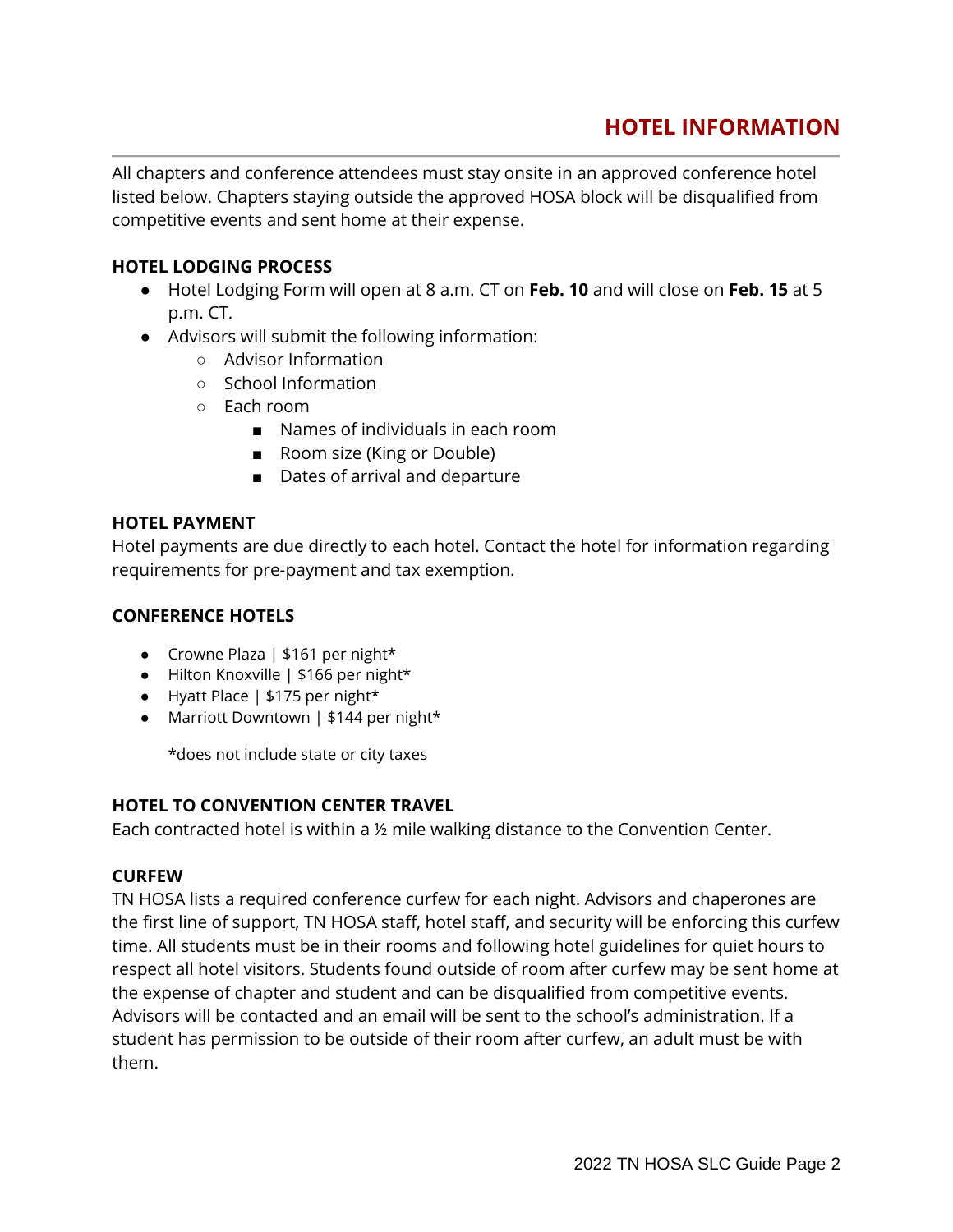## **2022 TN HOSA STATE LEADERSHIP CALENDAR**

| <b>DATE</b>        | <b>REMINDERS and DEADLINES</b>                                                                                                                                                                             |  |
|--------------------|------------------------------------------------------------------------------------------------------------------------------------------------------------------------------------------------------------|--|
| Feb. 2             | SLC Registration Opens in HOSA Portal                                                                                                                                                                      |  |
| Feb. 8             | SLC Registration Deadline in HOSA Portal<br>**Note that due to the platform settings, the deadline will<br>show as Feb. 9. The deadline is Feb. 8.                                                         |  |
| <b>Feb. 10</b>     | SLC Hotel Registration Opens (Link will be sent via<br>newsletter)                                                                                                                                         |  |
| <b>Feb. 15</b>     | <b>SLC Hotel Registration Deadline</b>                                                                                                                                                                     |  |
| <b>Feb. 15</b>     | Deadline to submit in HATS:<br>Barbara James Service Award<br><b>HOSA Service Project</b><br>** Advisors MUST approve all entries in HATS for recognition<br>TN HOSA Academic Scholarship Deadline (Tallo) |  |
|                    | <b>TN Advisor of the Year Nominations Due</b>                                                                                                                                                              |  |
| <b>Feb. 25</b>     | SLC Payment Deadline to TN HOSA (Nashville, TN)                                                                                                                                                            |  |
| <b>Feb. 28</b>     | <b>SLC Tallo/Google Submissions Due</b><br>*Student Eligibility Forms only                                                                                                                                 |  |
| March 1            | Notify State Advisor of any Special Accommodation Request                                                                                                                                                  |  |
| <b>March 28-30</b> | 2022 TN HOSA SLC   Knoxville Convention Center                                                                                                                                                             |  |
| <b>April 1</b>     | 2022 TN HOSA Intent to Compete at ILC Opens for Top 3                                                                                                                                                      |  |
| April 15           | Deadline to Verify Top 3 Spot for ILC                                                                                                                                                                      |  |
| April 18           | 2022 TN HOSA Intent to Compete at ILC Opens for Top 4-5                                                                                                                                                    |  |
| April 22           | Deadline to Verify Top 4-5 Spot for ILC                                                                                                                                                                    |  |
| <b>May 13</b>      | ILC Registration Deadline                                                                                                                                                                                  |  |
| <b>June 22-25</b>  | International Leadership Conference   Nashville, TN                                                                                                                                                        |  |

#### **SUGGESTED CHAPTER REGISTRATION DEADLINES**

- **Feb. 2** | Money due from students
- **Feb. 3** | Advisor completes registration in the HOSA portal
- **Feb. 7-8** | Double-check registration in the HOSA portal and finalize
- **Feb. 8** | SLC Registration Deadline
- **Feb. 11** | Mail check to TN HOSA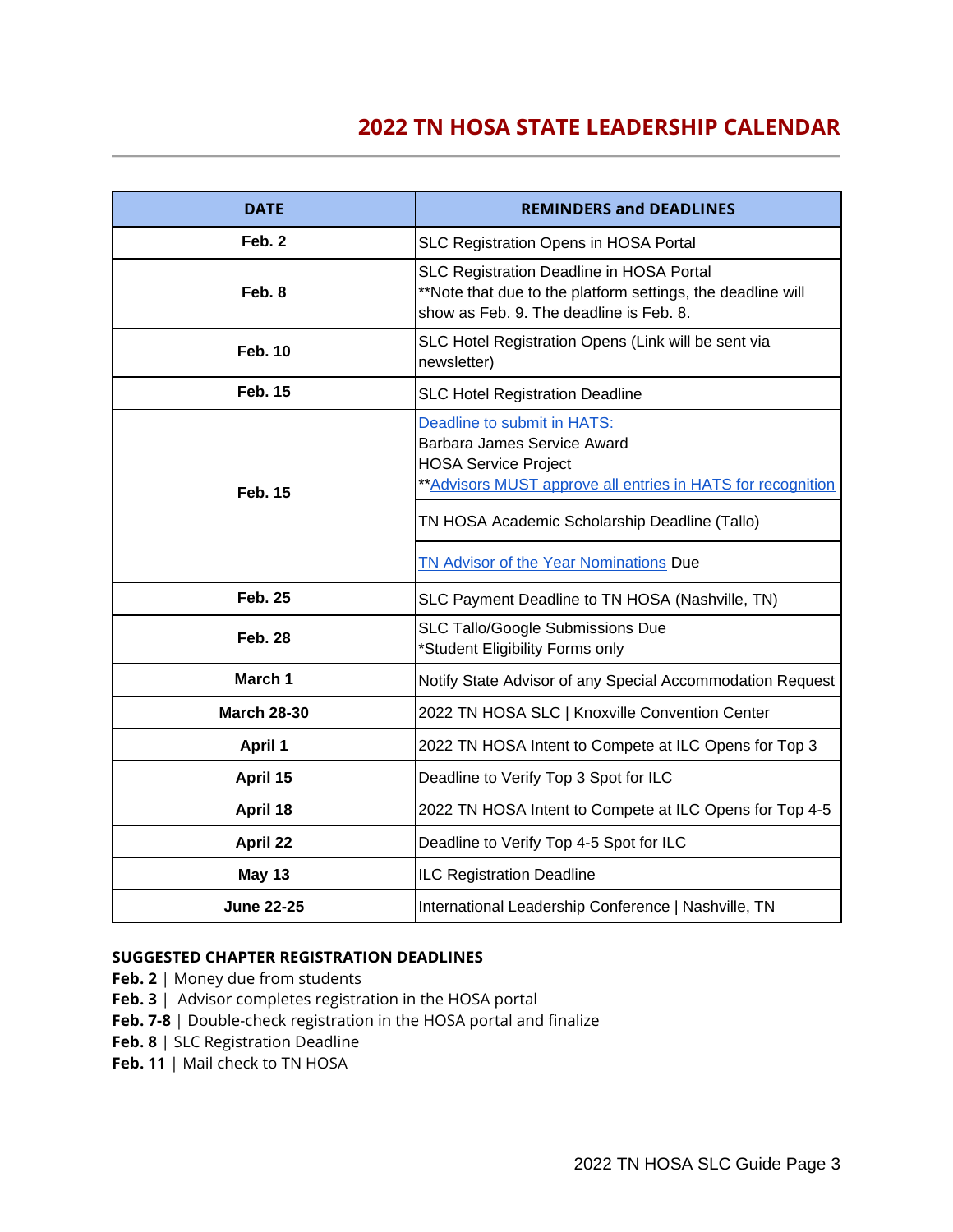## **STATE LEADERSHIP CONFERENCE HIGHLIGHTS**

### **CONFERENCE INFORMATION AND TENTATIVE AGENDA**

Information is updated frequently on the [website.](http://www.tennesseehosa.org/state-leadership-conference.html)

### **REGISTRATION PICKUP AND HELP DESK**

Onsite registration pickup will be open on **March 27** (6-7:30 p.m. ET) and **March 28** (9-11 a.m. ET). The help desk will be open each day and is located at the Knoxville Convention Center. We will also utilize the TN HOSA SLC Helpline number for Advisors and Judges.

#### **CONFERENCE UPDATES**

TN HOSA will not be utilizing an app this year for the conference. We will post updates on the website for members and Remind for advisors. Links to both will be shared onsite at registration.

#### **DRESS CODE**

HOSA Dress Code will be strictly enforced for all events and activities at the State Leadership Conference. Please review the dress code with members.

● [TN HOSA Dress Code](http://www.tennesseehosa.org/uploads/5/3/1/4/5314040/official_dress_code-hosa.pdf)

| <b>EVENT</b>                    | <b>APPROPRIATE ATTIRE</b>                                                                                                 |
|---------------------------------|---------------------------------------------------------------------------------------------------------------------------|
| <b>General Sessions</b>         | Member   Official HOSA Attire or Navy/Black Suit<br>White Shirt, Closed-toe shoes<br>Advisor/Guests   Professional Attire |
| <b>HOSA Academy</b>             | <b>Business Professional Attire</b>                                                                                       |
| <b>Social Activities</b>        | 2022 SLC Shirt<br>Jeans (no holes) or Khakis                                                                              |
| <b>Competitive Events</b>       | See International HOSA Guidelines                                                                                         |
| <b>Voting Delegate Sessions</b> | Official HOSA Attire or Navy/Black Suit<br>White Shirt, Closed-toe shoes                                                  |

#### **HOSA ACADEMY AND EXHIBITORS**

Exhibitors will be set up on **March 28**. The TN HOSA Academy will offer many exciting sessions all day on **March 29**. Members and advisors will have the opportunity to network with many TN HOSA partners.

#### **TN HOSA STORE**

TN HOSA items will be available for purchase onsite; store hours will be posted on the final agenda. All purchases must be paid for by credit card or check.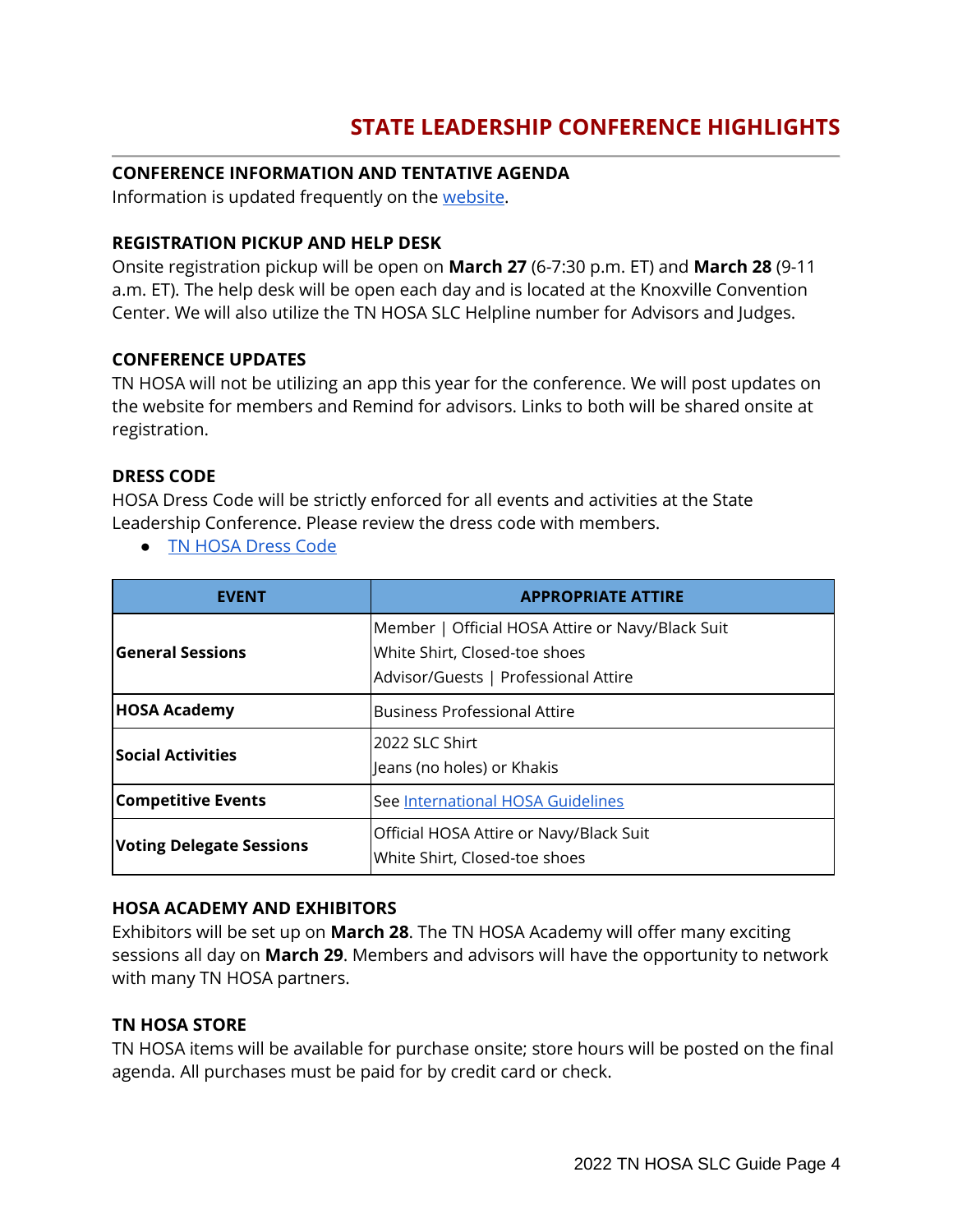## **WEHELPTWO PARTNERSHIP and FUNDRAISING OPPORTUNITY**

TN HOSA is partnering with We Help Two to raise funds to provide legs to amputees, who would not be able to afford them, giving them a second chance at life. Attendees will be able to purchase fun and funky socks onsite. The first 100 socks sold will provide a leg to an amputee. Additional socks sold will fundraise for TN HOSA scholarships and activities, while also providing socks to donate to a local facility. Socks will be sold [online](https://go.wehelptwo.com/campaign/?campaignid=15877) prior to SLC and onsite. We encourage all chapters to participate in helping TN HOSA sell socks! WeHelpTwo will also provide HOSA Academy hands-on and service project sessions.

## **HOSA ACTIVITY NIGHT AT THE KCC**

- **THINKFAST INTERACTIVE**
- SOCIAL ACTIVITY

## **SPECIAL ACCOMMODATIONS**

Competitors competing in IDEA qualified events must submit Eligibility Forms to Tallo by **Feb. 15**. Attendees who require assistance must submit a Special Request via email to the state advisor by **March 1**. Example reasons for submitting a Special Request include:

● Wheelchair access for stage

## **LUGGAGE STORAGE**

On **March 28**, TN HOSA will provide a luggage storage room (see final agenda) at the Knoxville Convention Center. Chapters who will be picked up from the KCC can utilize this space to store items during the Closing Awards Session. This room will not be monitored and TN HOSA is not responsible for any items in the luggage storage area. Most hotels also have a small area for luggage storage.

## **MEAL OPTIONS**

Concessions will be offered onsite at the convention center.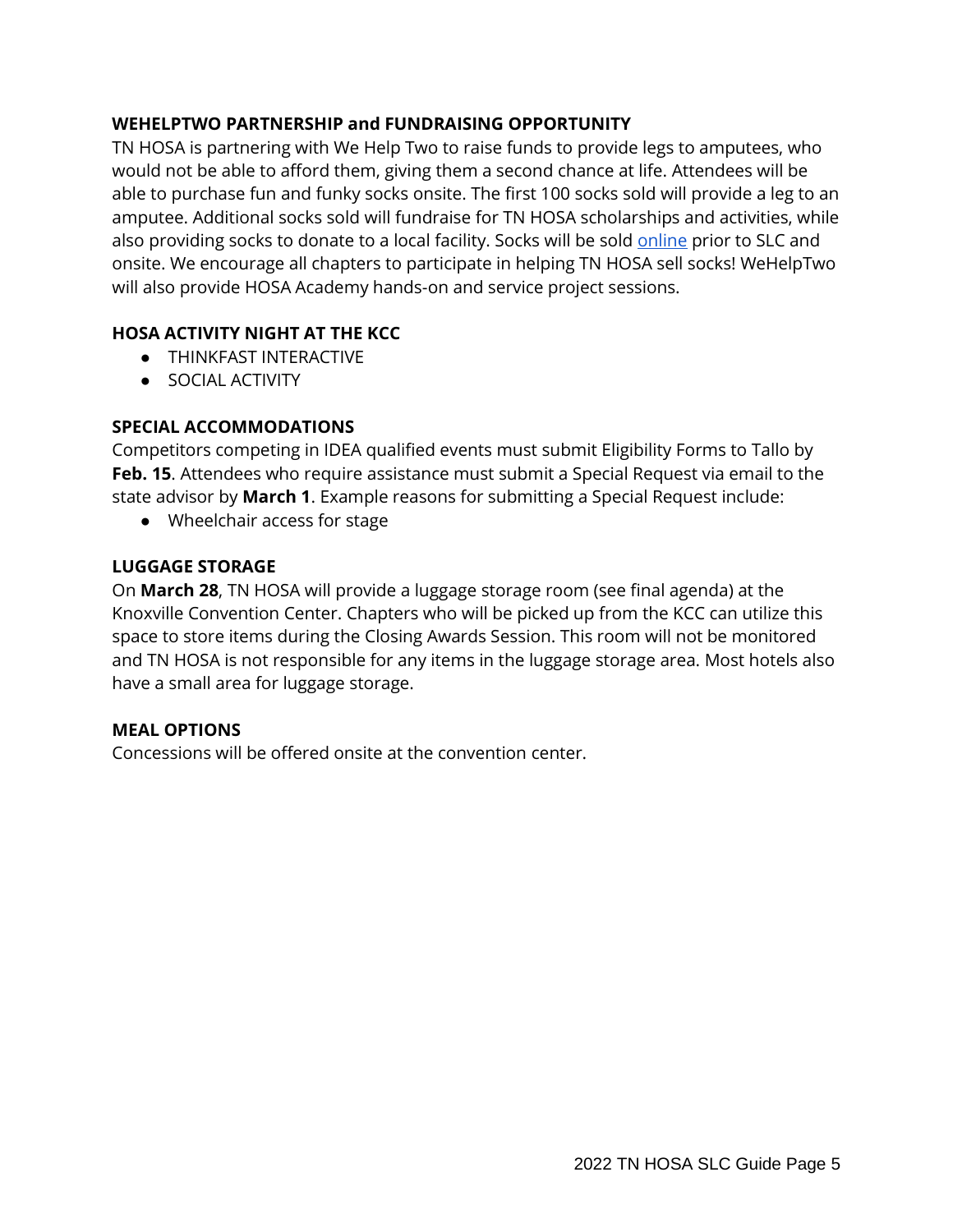### **MANDATORY ADVISOR MEETINGS**

All advisors are required to attend the following meetings:

- Watch the competitive events and activities staff training video prior to **March 28**. Links to the video will be shared by **March 1**.
- In-person advisor lunch and meeting on **March 28 at 11:30 a.m. ET**.

## **ADVISOR ASSIGNMENTS**

In order for students to have the best conference experience, advisors will all have an onsite event or activity assignment. It takes every hand available to provide quality experiences for over 2,000 TN HOSA members in over 60 competitive events and all other activities.

Advisor assignments will be sent out prior to the state leadership conference and will consist of a 3-4 hour time period. All students should be at the KCC during advisor assignments either competing, attending sessions or participating in other activities and will be able to reach their advisor or TN HOSA staff member in case of an emergency. Advisors who are not present at assigned time will result in chapter disqualification for competitive events and an email will be sent to the CTE Director and Principal. If the chapter advisor(s) are not in attendance, the chaperone will assume the advisor assignment for the chapter. We appreciate your continued support of our members.

## **JUDGES**

During our biggest event of the year, students will compete in over 60 competitive events. We need volunteer judges to evaluate these events onsite on **March 28-29**. Please share this [Google Form](https://urldefense.com/v3/__https:/forms.gle/S1Zx2TJKv7wAoeN87__;!!PRtDf9A!7O-0QluqyV18Km1jQ8qAEyt-hDFcV7-x94oGD3zFfE3LrHXjQ74DFH6KCNmnwdDr9npB$) with any potential judges for competitive events. Guests and chaperones are welcome to judge events, along with any alumni members.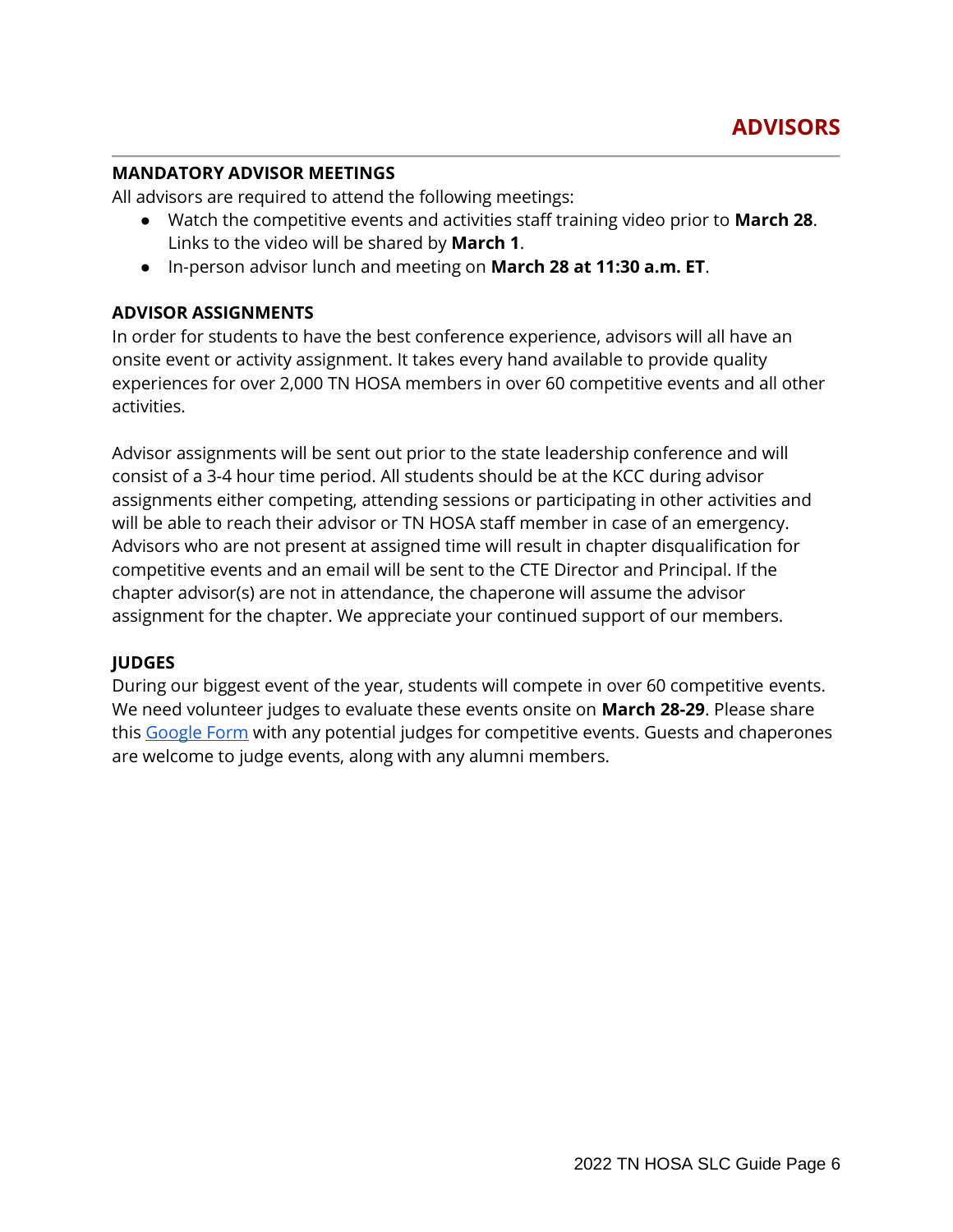### **COMPETITIVE EVENTS**

- **All competitors will be required to show a photo ID following [International](https://hosa.org/wp-content/uploads/2021/07/HOSA-APPENDIX-G-21-July26.pdf)  [HOSA Photo ID guidelines.](https://hosa.org/wp-content/uploads/2021/07/HOSA-APPENDIX-G-21-July26.pdf)**
- All competitive events will occur onsite on **March 28-29**.
- Students/Teams who qualified in the top 5 at Regionals are eligible to represent their chapter at SLC.
- Students who did not compete at Regionals or did not qualify for SLC can participate in a state-only event. [2021-22 Competitive Event by Conference](http://www.tennesseehosa.org/uploads/5/3/1/4/5314040/2021-22_tn_hosa_ce_by_conference__8.6.21_.pdf)
- A team must have 25% of the competitors from the regional level compete at SLC. The remainder of the team can include new members.
- Individual competitors who advance from regionals may not substitute a new member for SLC.
- Chapters can submit one entry per event.
- Students can compete in one event + a Recognition Event + an Academic Testing Center Event
- All competitors should be using the [2021-22 HOSA Competitive Event Guidelines.](https://hosa.org/guidelines/)
- [International HOSA General Rules and Guidelines](https://hosa.org/grr/)

## **ACADEMIC TESTING CENTER**

TN HOSA will offer the following tests for members to compete in. All members can register for one of the following tests:

- Biology
- Chemistry
- AAFP Family Medicine Career Test
- Leadership
- Occupational Health & Safety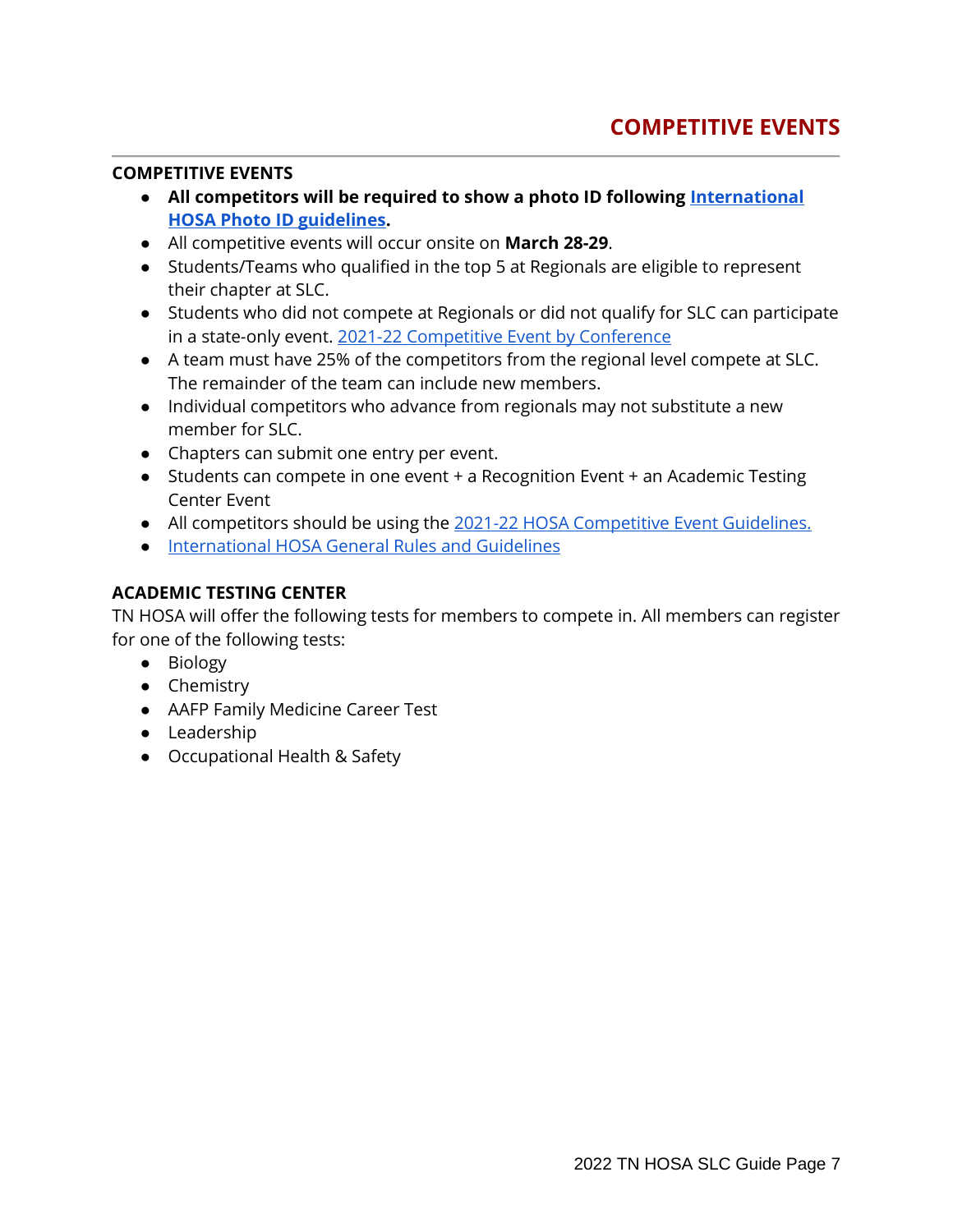### **HOSA ACADEMY AND EXHIBITOR HALL**

Join your TN HOSA Executive Council in workshops, educational seminars, and exhibits presented by professional partners that provide information about health care topics. Attendees will have opportunities to network and meet people from across the state of TN with similar career goals.

#### **COMPETITIVE EVENTS**

Members are invited to participate in competitive events. Events offered at regionals require a top 5 placement in order to compete at SLC. Events that are state only and do not require competition at the regional level are located [here.](http://www.tennesseehosa.org/uploads/5/3/1/4/5314040/2021-22_tn_hosa_ce_by_conference__8.6.21_.pdf)

#### **RECOGNITION EVENTS**

Members can submit hours for the Barbara James Service Award for recognition at SLC. Each chapter can submit hours or fundraising for the HOSA Service Project and HOSA Happenings for recognition at SLC. All hours/funding for Barbara James and HOSA Service Project must be submitted in HATS and approved by the advisor by the listed deadline.

## **ACADEMIC TESTING CENTER TESTS**

TN HOSA will offer the following tests for members to compete in. All members can register for one of the following tests:

- Biology
- Chemistry
- AAFP Family Medicine Career Test
- Leadership
- Occupational Health & Safety

## **COURTESY CORPS**

Courtesy Corps members are vital to the success of our conference. CC members are students who are attending the conference, but not participating in competitive events. This is a great opportunity for students to see the action from behind the scenes and serve fellow TN HOSA members. Each school is allowed to register students to serve on the Courtesy Corps. Students are registered for CC through the "Options" in the registration portal. CC members should be dressed in business attire or official dress. CC serving as patients will be notified regarding specific dress code requirements.

#### **SENIOR RECEPTION**

All members registered as seniors for the 2022 SLC will be given a ribbon to attach to the name badge and are invited to attend a special reception hosted by the 2021-22 TN Executive Council.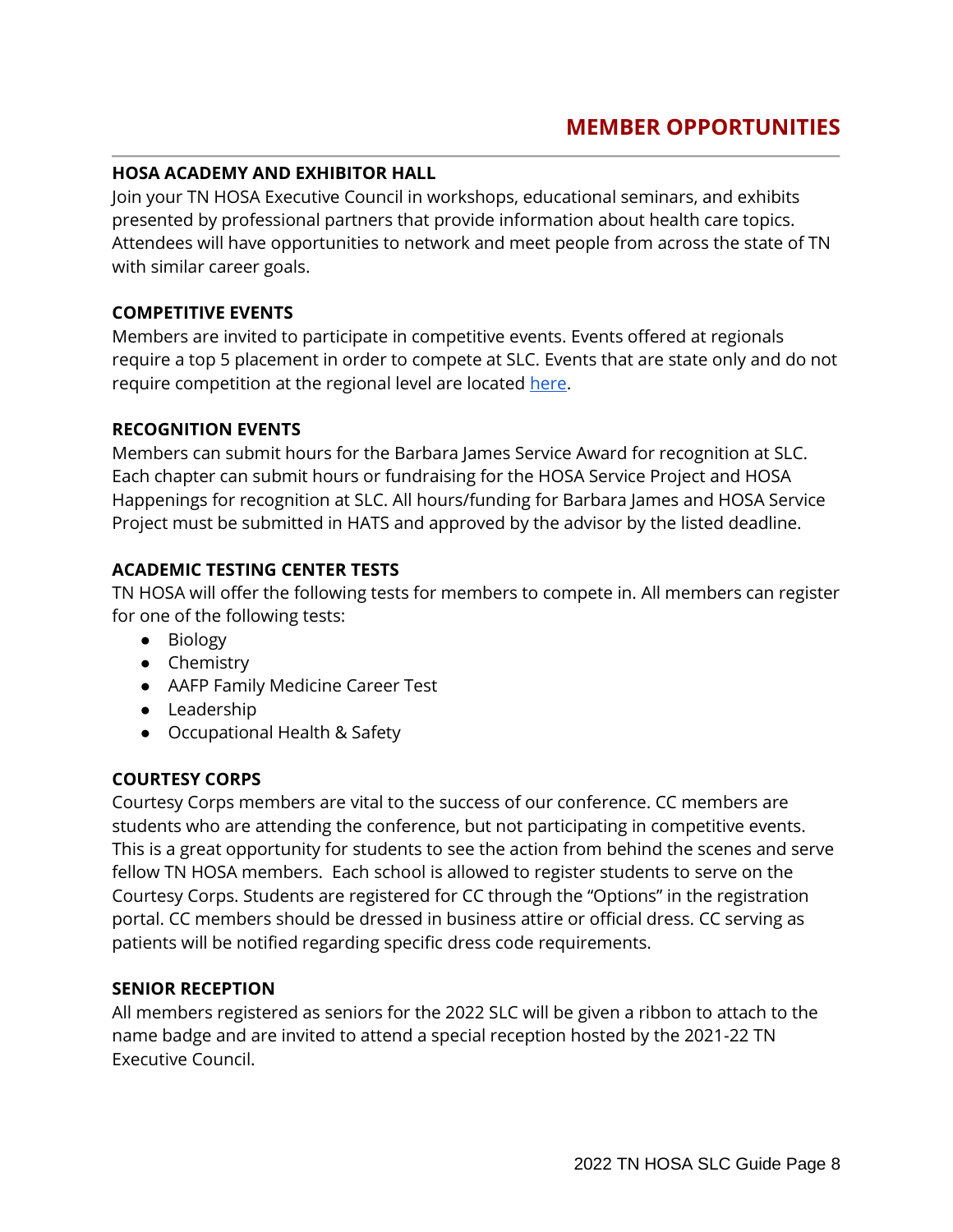Voting Delegates play a vital role in deciding the future of TN HOSA. The future leaders of TN HOSA should show exemplary communication skills, dedication to TN HOSA, and a true passion for servant leadership. Voting Delegates are tasked with serving as the voice for their chapter and should take the responsibility of electing Tennessee HOSA's next team of leaders seriously.

Voting Delegates should not be participating in competitive events, but can participate in recognition events or Academic Testing Center events.

Each chapter may register two voting delegates to represent their chapter at the sessions listed below.

All Voting Delegates must be in official attire or a navy/black suit with white shirt.

#### **Mandatory Voting Delegate Sessions**

- Voting Delegate Orientation | **March 28 at 1 p.m. ET**
- State Officer Candidate Meet and Greet | **March 29 at 9 a.m. ET**
- TN HOSA Business Session | **March 29 at 2 p.m. ET**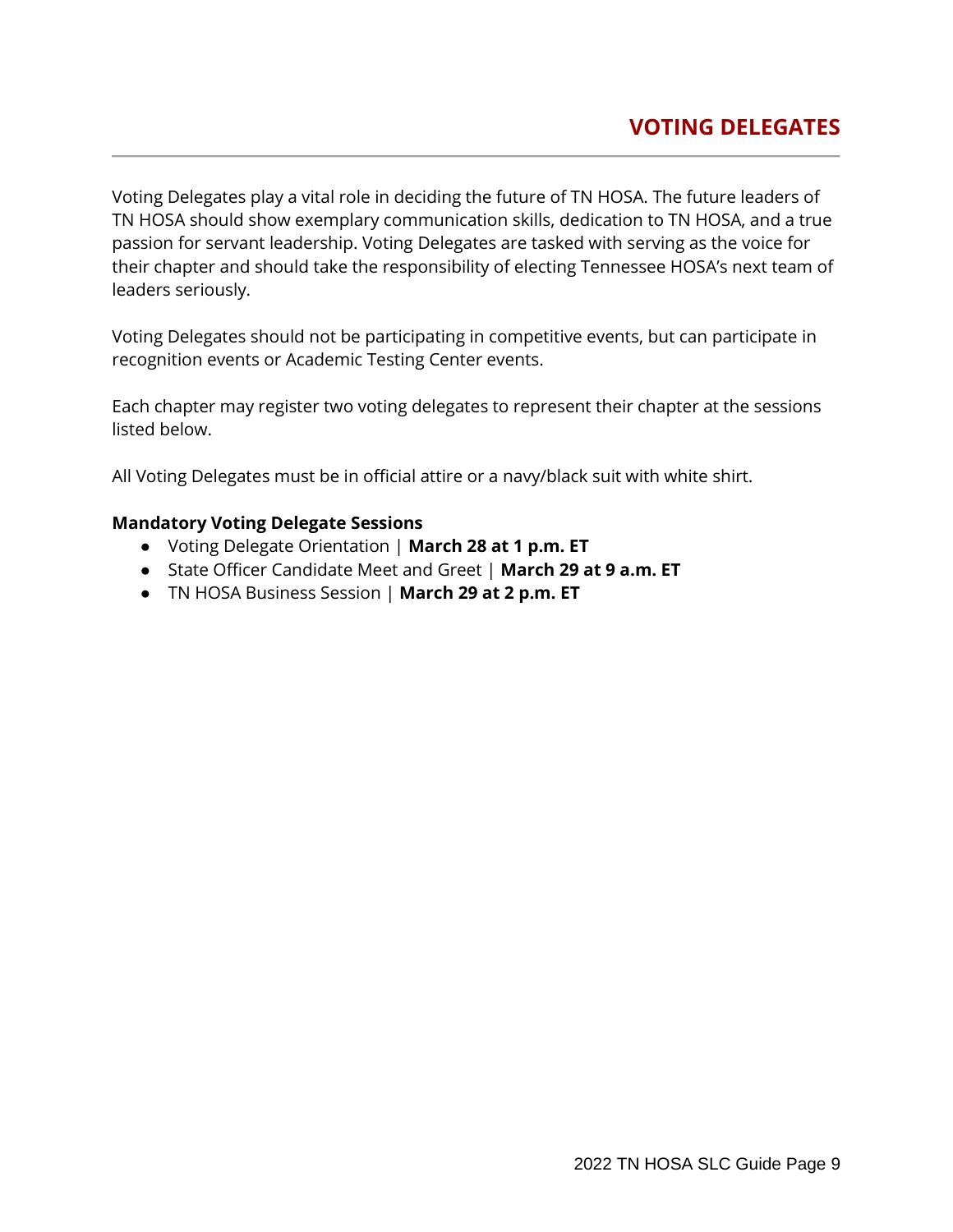# **STATE LEADERSHIP CONFERENCE CHECKLIST PAGE 1**

#### **\*\*School and local districts may require additional steps or procedures.**

- $\Box$  Turn in all local level travel requests and purchase order requests for payments
- $\Box$  Determine student costs (including registration, lodging, meals, travel, etc.)
- $\Box$  Set chapter deadlines for registration and payment
- $\Box$  Send a letter to parents with event details
- $\Box$  Create a group chat (GroupMe, Remind, Text, etc) to communicate with attendees
- $\Box$  Collect all required permission forms and waivers
	- o TN HOSA Release Form and Covid Waiver Form
	- o School and/or District Forms
- □ Collect student payments prior to SLC registration deadline
- □ Log in to register all chapter attendees:
	- o Name
	- o Registration Type (Advisor, Secondary, Middle School, Guest/Family)
	- o Email and Cell Number
	- o Options/Activities
		- T-Shirt Size (all attendees receive a 2022 SLC shirt with registration)
		- State Officer Candidate
		- Senior (Graduating in Spring 2022)
		- Courtesy Corps
		- Voting Delegates
	- o Competitive Events
		- Individual
		- **Team** 
			- Enter student #1, do **not** add any names in the "Select Team Members" box
			- Enter student #2, add student #1 in the "Select Team Members" box
			- Enter remaining members, add student #1 in the box.
			- Make sure all team members have the same team number
		- Recognition Events
- $\Box$  Print a copy of chapter registration prior to the deadline
	- $\circ$  Each member should double-check their information and initial that it is correct
	- o Submit any changes or additions to the portal before **Feb. 8 at 5 p.m. CT**
- $\Box$  Submit invoice and purchase order to the school bookkeeper
	- o All payments should be mailed to **Tennessee HOSA** (Deadline is **Feb. 25**)
		- **710 James Robertson Parkway, 9th FL CCTE, Nashville, TN 37243**
	- o Checks should have #5000 in the memo line
- $\Box$  Submit SLC Hotel Lodging Form (Link will be sent out via newsletter)
- □ Submit the following items by **Feb. 15** 
	- o Barbara James Service Award (Hours must be approved in HATS by Advisor)
	- o HOSA Service Project (Must be approved in HATS by Advisor)
	- o HOSA Academic Scholarship Award (Submitted in Tallo)
	- o Advisor of the Year (Insert Form)
	- o National Anthem Audition Submissions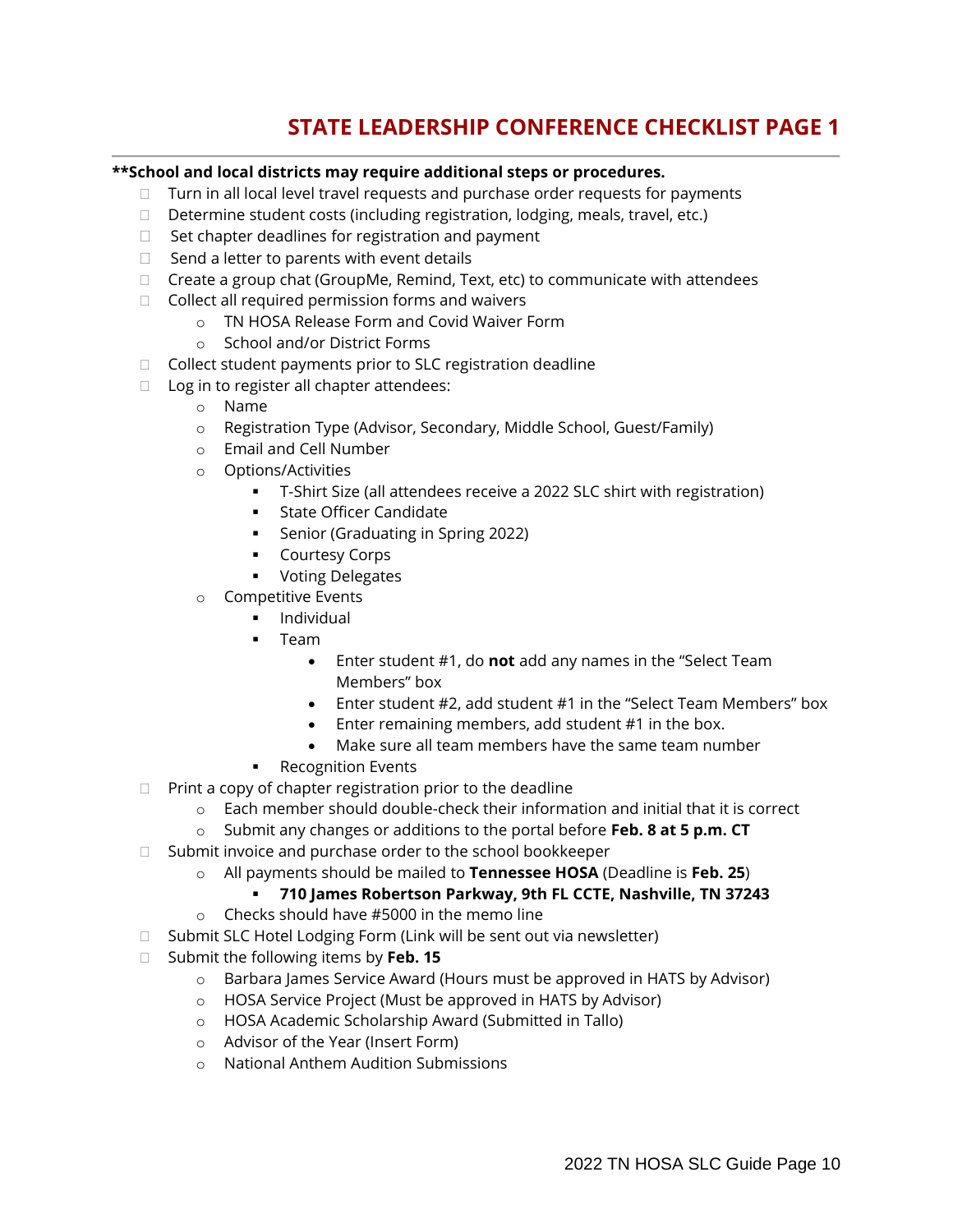## **STATE LEADERSHIP CONFERENCE CHECKLIST PAGE 2**

- Submit the following items by **Feb. 28**
	- Competitive Event submissions to Tallo and Google
	- Student Eligibility Forms to Tallo
- Review the following with members
	- Agenda
	- o Code of Conduct
	- o Dress Code
	- o Packing list
	- o Competitive Event Guidelines
	- o Covid Protocols
	- o App/Agenda
	- $\circ$  Discuss ILC information with students, so they are prepared if they qualify to attend. Intent to Compete at ILC forms will be submitted by **April 15**. After this date, any open spots will move to 4th and 5th place winners and 1st-3rd place winners who did not submit forms will lose spots.
- $\Box$  On departure day to SLC:
	- $\circ$  Check each student to ensure all have a photo ID or  $\Delta p$  and  $\alpha$  G with them for competitive events
	- o Complete the Covid19 Advisor Form
		- Check s/s and potential exposure of each attendee
		- Check the temperature of each attendee
		- Verify information at registration
	- o Register and pick up packets at the Knoxville Convention Center
		- **•** Turn in Covid19 Travel Screening Form
		- **•** Turn in the Chapter Certification Form at Registration
			- Copies of TN HOSA Release forms and Covid Waiver should be with advisors at all times
	- o Check in to the hotel
	- o Review updated and final agenda
	- o Attend Mandatory Advisor Meeting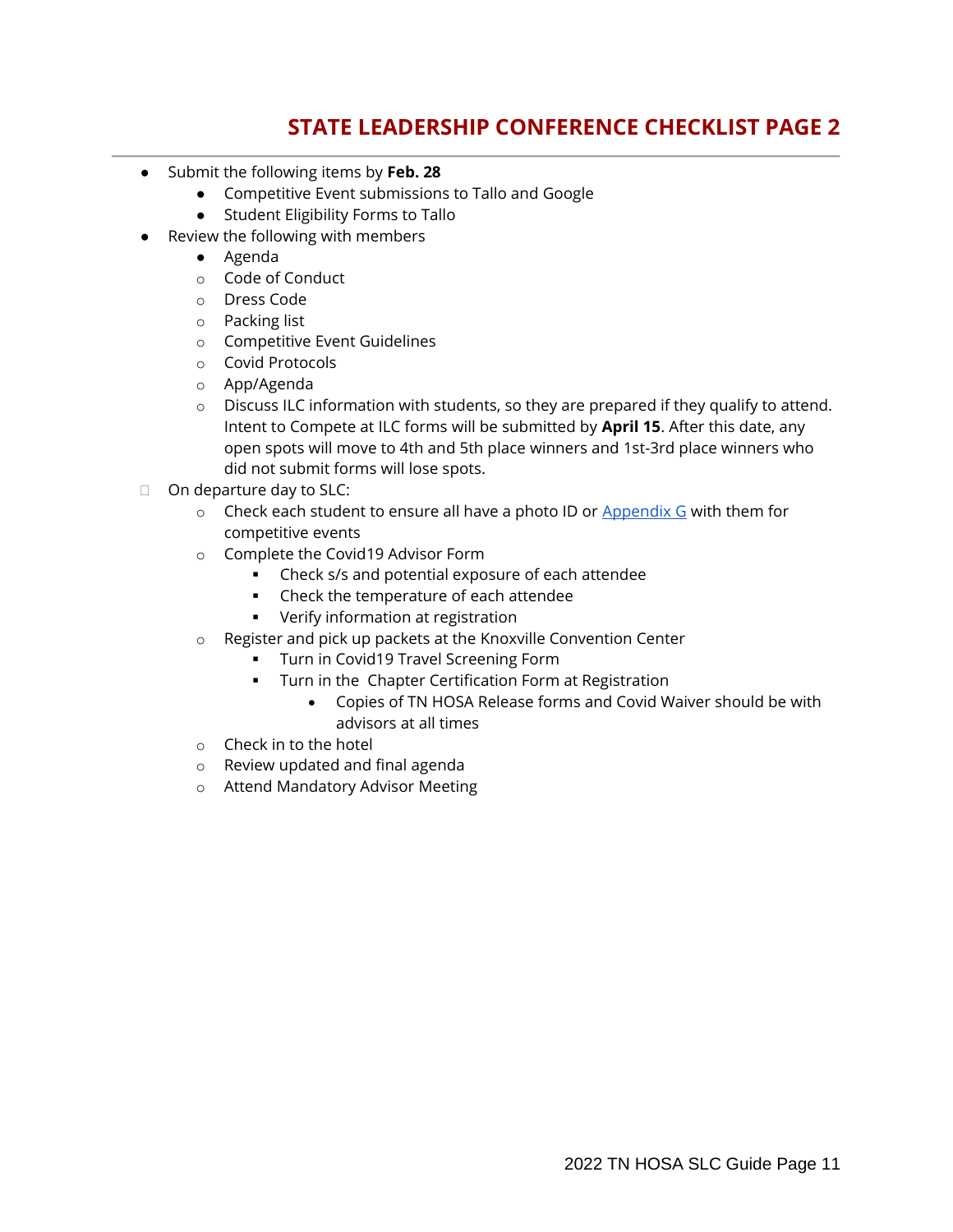## **COVID-19 RELEASE FORM**

Tennessee HOSA-Future Health Professionals 2022 State Leadership Conference (SLC) is being offered inperson in Knoxville, TN and the surrounding areas pursuant to local government orders permitting such gatherings at this time. Tennessee HOSA requires all attendees and staff to comply with safety precautions specified in the federal, state, and local governments, as well as CDC guidelines. Any person disclosing or exhibiting symptoms of COVID-19, or knowingly exposed to the disease, will be refused admittance to the inperson event. Any person refusing to comply with required safety protocols will be required to leave the 2022 SLC at their own expense. Completing registration and attending indicates your acknowledgment and acceptance of the following terms and conditions:

- I will not travel/attend if I knowingly have been exposed to anyone testing positive or presenting symptoms of COVID-19 (based on CDC Guidance).
- I will not travel/attend if I have myself tested positive or presented any of the symptoms of COVID-19 listed below.
- I will not enter the 2022 SLC conference area if I am experiencing any signs or symptoms of COVID-19. I acknowledge that common symptoms of COVID-19 include:
	- Fever (temperature of 100.4 F or higher) ○ New loss of taste or smell ○ Sore throat
		- Congestion or runny nose
		- Nausea or vomiting

○ Cough ○ Shortness of breath or difficulty breathing

○ Chills

- Diarrhea
- I will immediately isolate myself and leave the 2022 SLC conference area and notify Tennessee HOSA's Staff if I, or someone I have been in close contact with, is exposed to COVID-19, exhibits COVID-19 symptoms, or receives a positive COVID-19 test result.
- I expressly agree to fully comply with appropriate COVID-19 health and safety measures and protocols set for attendance at the 2022 SLC, including adhering to CDC guidance and applicable state, local, and Knoxville requirements related to the wearing of face masks and maintaining appropriate social distance.
- While in attendance at the 2022 SLC, I will make every effort to always maintain CDCrecommended hygiene procedures, including following the guidelines of frequent hand washing (or suitable hand sanitizer), avoiding touching my eyes, nose, and mouth in public places, and covering coughs or sneezes with a tissue or inside my elbow.

**ASSUMPTION OF RISK** The COVID-19 virus continues to spread from person-to-person contact and other means, and people reportedly can spread the disease without showing symptoms. Evidence has shown that COVID-19 can cause serious and potentially life-threatening illnesses and even death. Therefore, if you choose to participate in the in-person 2022 SLC, you may be exposing yourself to or increasing your risk of contracting or spreading COVID-19, despite our safety precautions. In exchange for being allowed to participate in the inperson 2022 SLC, I hereby choose to accept the risk of contracting COVID-19 for myself, my peers, or my family. **WAIVER OF LAWSUIT/LIABILITY** I hereby forever release and waive my right to bring suit against Tennessee HOSA, Tennessee Department of Education, and its officers, directors, managers, officials, trustees, agents, employees, or other representatives in connection with exposure, infection, and/or spread of COVID-19 related to my participation in person 2022 SLC. I understand that this waiver means I give up my right to bring any claims including for personal injuries, death, disease or property losses, or any other loss, based upon claims of negligence.

#### **Submitting** 2022 SLC **registration and attending the 2022 State Leadership Conference indicates your agreement to the above COVID-19 Health & Safety Expectations.**

| <b>Student Printed Name:</b> | <b>Chapter Name:</b> |
|------------------------------|----------------------|
| Student Signature:           | Date:                |
| Parent Signature:            | Date:                |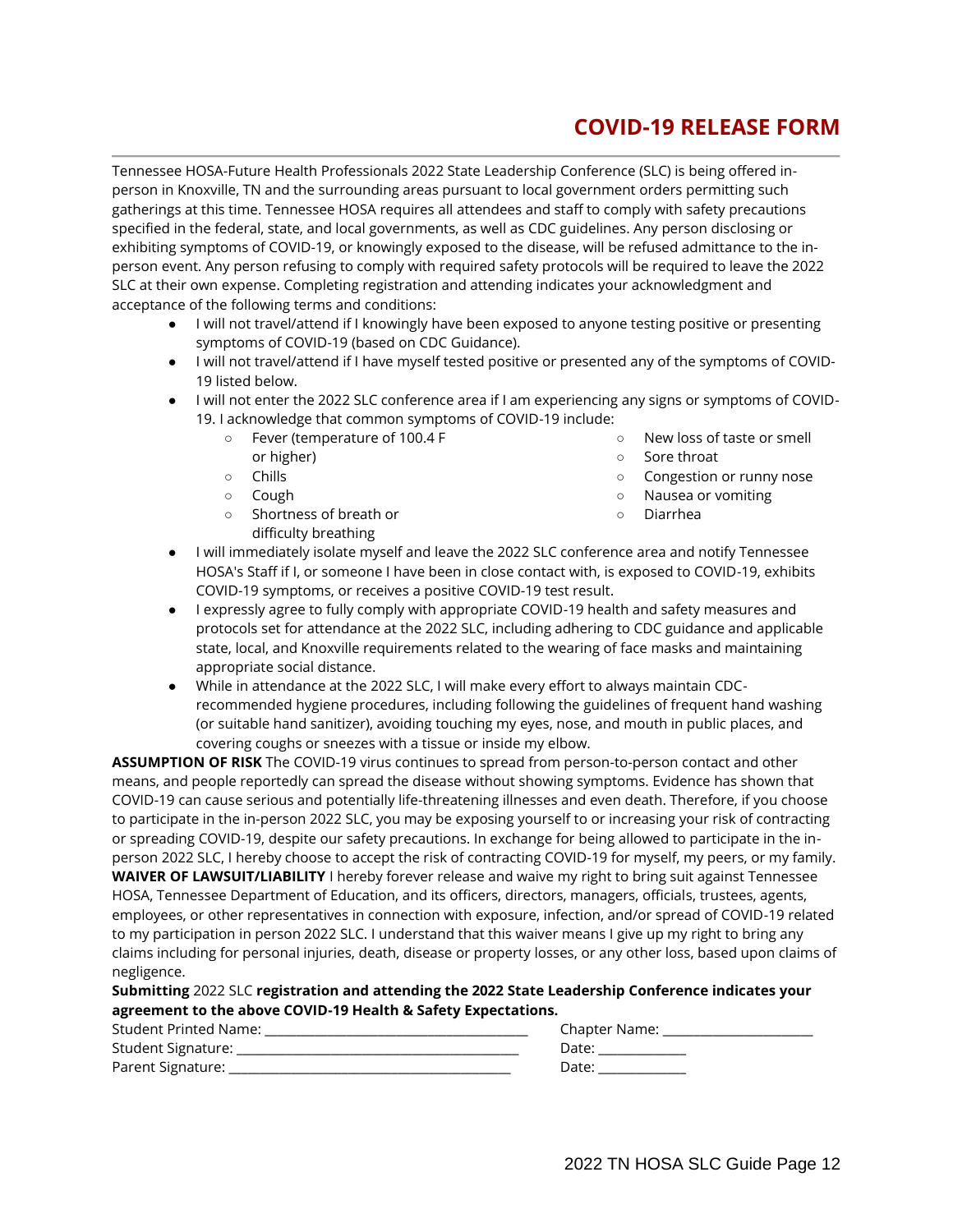Instructions:

- 1. Advisor will fill out this form on the day of departure to Knoxville.
- 2. You may only vouch for temperature screenings conducted on passengers arriving together and at the same time. Individuals arriving separately must be screened upon arrival at the Convention Center.
- 3. Every passenger of a bus/van, including the driver, must be screened prior to boarding. Individuals with a temperature of 100 F cannot be permitted to board the vehicle.
- 4. This form must be turned in at registration.
- 5. Check each SLC attendee:
	- a. Temperature is below 100F
	- b. Have not been exposed to anyone testing positive or presenting symptoms of COVID-19 (based on CDC Guidance).
	- c. Have not tested positive or presented any of the symptoms of COVID-19 listed below:
		- Fever (temperature of 100.4 F or higher)
		- Chills
		- Cough
		- Shortness of breath or difficulty breathing
		- New loss of taste or smell
		- Sore throat
		- Congestion or runny nose
		- Nausea or vomiting
		- Diarrhea

| Date:                           |  |
|---------------------------------|--|
| School:                         |  |
| <b>Chapter:</b>                 |  |
| <b>Advisor Name:</b>            |  |
| Number of Screened Individuals: |  |

By signing below, I verify that all advisors, members, guests and chaperones have passed this screening form.

**Advisor Signature: \_\_\_\_\_\_\_\_\_\_\_\_\_\_\_\_\_\_\_\_\_\_\_\_\_\_\_\_\_\_\_\_\_\_\_\_\_\_\_\_\_\_\_\_ Date: \_\_\_\_\_\_\_\_\_\_\_\_\_\_**

| Date: |  |  |  |
|-------|--|--|--|
|       |  |  |  |